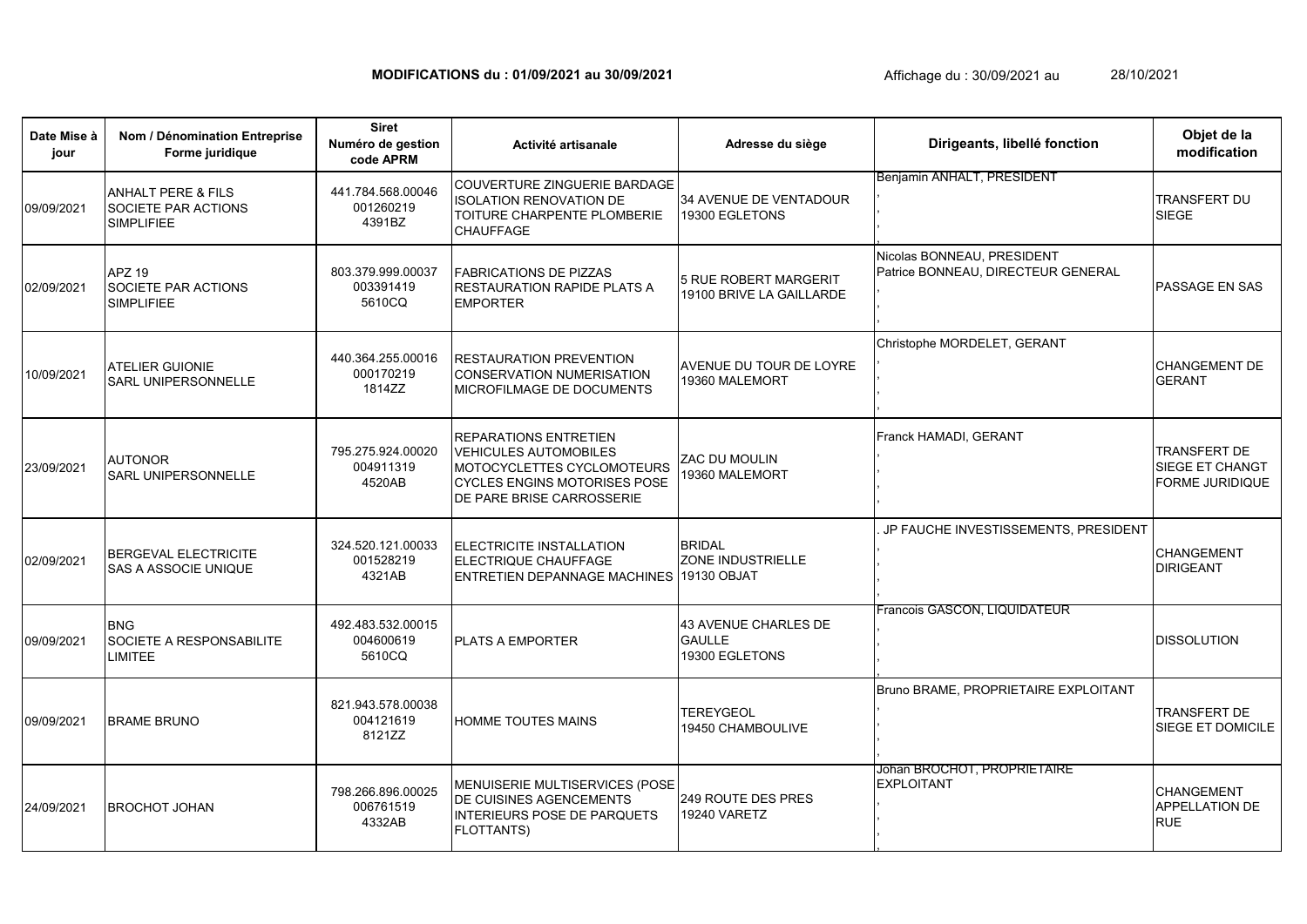| 07/09/2021 | <b>BUGEAT CHARLOTTE</b>                                                     | 524.500.634.00042<br>003451019<br>9602BA | PROTHESE ONGULAIRE                                                                                                                                                         | 58 AVENUE MAL FOCH<br>19100 BRIVE LA GAILLARDE           | Charlotte BUGEAT, PROPRIETAIRE<br><b>EXPLOITANT</b> | <b>TRANSFERT</b><br><b>D'ADRESSE AJOUT</b><br><b>ACTIVITES ET NOM</b><br><b>COMMERCIAL</b><br><b>ENSEIGNE</b> |
|------------|-----------------------------------------------------------------------------|------------------------------------------|----------------------------------------------------------------------------------------------------------------------------------------------------------------------------|----------------------------------------------------------|-----------------------------------------------------|---------------------------------------------------------------------------------------------------------------|
| 16/09/2021 | <b>CARRELAGE PLUS</b><br>SARL UNIPERSONNELLE                                | 752.389.528.00015<br>004601219<br>4333ZZ | <b>FOURNITURE POSE DE CARRELAGE</b><br>ET DE TOUS REVETEMENTS DE<br><b>SOLS ET MURS</b>                                                                                    | <b>25 RUE GEORGES BRAQUE</b><br>19100 BRIVE LA GAILLARDE | Nihat ARAS, GERANT                                  | <b>PASSAGE EN EURL</b><br><b>ET MODIFICATION</b><br><b>DU CAPITAL</b>                                         |
| 09/09/2021 | <b>CHAMP ERWAN</b>                                                          | 798.410.015.00027<br>005981319<br>4932ZA | TAXI (AUTORISATION DE<br>STATIONNEMENT NUMERO 1 SUR<br>DAMPNIAT) AUTORISATION<br>STATIONNEMENT NUMERO 1 SUR<br>LARCHE                                                      | 567 ROUTE DE LA NOBLE<br>19600 LARCHE                    | Erwan CHAMP, PROPRIETAIRE EXPLOITANT                | <b>CHANGEMENT</b><br>APPELLATION DE<br><b>RUE</b>                                                             |
| 10/09/2021 | <b>CHEVALIER ADRIEN</b>                                                     | 890.061.344.00028<br>006502019<br>4339ZZ | PETITS TRAVAUX DE BRICOLAGE.<br>NETTOYAGE, MONTAGE DE<br><b>MEUBLES, POSE</b><br>D'ETAGERES/TRINGLERIES, PETITES 19800 VITRAC SUR MONTANE<br><b>REPARATIONS DE MEUBLES</b> | 129 RUE DE LA FONTAINE<br><b>LA RIVIERE</b>              | Adrien CHEVALIER, PROPRIETAIRE<br><b>EXPLOITANT</b> | <b>TRANSFERT</b><br><b>D'ADRESSE ET</b><br><b>NOUT NOM</b><br><b>COMMERCIAL</b>                               |
| 16/09/2021 | <b>COMBE MAGALI</b>                                                         | 880.291.455.00017<br>000122019<br>1039BP | <b>TRANSFORMATION ET</b><br><b>CONSERVATION DE FRUITS ET</b><br>LEGUMES SECRETARIAT<br><b>INDEPENDANT</b>                                                                  | 20 RUE DE L'HORT<br>19150 LAGARDE MARC LA<br><b>TOUR</b> | Magali COMBE, PROPRIETAIRE EXPLOITANT               | <b>AJOUT ACTIVITE</b>                                                                                         |
| 06/09/2021 | <b>CUISINIER FRANCK</b><br>SOCIETE A RESPONSABILITE<br><b>LIMITEE</b>       | 479.791.535.00020<br>004570419<br>4520AA | MONTAGE DE PNEUMATIQUES<br>PREPARATION DE VOITURES DE<br><b>COMPETITION ET DE LOISIRS</b>                                                                                  | CHEMIN DE L'AYGUADE<br>19700 SEILHAC                     | Franck CUISINIER, GERANT                            | <b>CESSION LICENCE</b><br><b>TAXI</b><br><b>REGULARISATION</b>                                                |
| 24/09/2021 | <b>ELEGANCE COIFFURE</b><br>SOCIETE A RESPONSABILITE<br><b>LIMITEE</b>      | 527.911.747.00014<br>004351019<br>9602AA | <b>COIFFURE</b>                                                                                                                                                            | 113 IMPASSE DE LA CHAPELLE<br>19330 SAINT MEXANT         | Lucia DOS SANTOS, GERANT                            | CHANGEMENT<br>APPELLATION DE<br><b>RUE</b>                                                                    |
| 13/09/2021 | <b>ETABLISSEMENTS LESCURE</b><br><b>SOCIETE A RESPONSABILITE</b><br>LIMITEE | 677.120.230.00029<br>004418519<br>9529ZC | <b>RETOUCHES SUR TOUS</b><br><b>VETEMENTS D'ENFANTS ET</b><br>D'ADULTES                                                                                                    | 19 RUE LT COLONEL FARO<br>19100 BRIVE LA GAILLARDE       | Jean Jacques LESCURE, GERANT                        | TRANSFERT DE L<br><b>ETS PRINCIPAL</b>                                                                        |
| 21/09/2021 | EURL ARTHUR MOLVEAU<br><b>SARL UNIPERSONNELLE</b>                           | 533.577.540.00016<br>004261119<br>9511ZZ | DEPANNAGE MAINTENANCE DE<br><b>MATERIELS ET LOGICIELS</b><br><b>INFORMATIQUES</b>                                                                                          | LE BOURG<br>19330 CHANTEIX                               | Arthur MOLVEAU, LIQUIDATEUR                         | <b>DISSOLUTION</b>                                                                                            |
| 01/09/2021 | <b>EURL WURFFEL</b><br><b>SARL UNIPERSONNELLE</b>                           | 901.329.011.00018<br>006002119<br>5610AP | RESTAURATION TRADITIONNELLE<br>PLATS A EMPORTER OU A<br><b>CONSOMMER SUR PLACE</b>                                                                                         | AVENUE DU 8 MAI 1945<br>19130 OBJAT                      | Aurelie WURFFEL, GERANT                             | PRISE D'ACTIVITE                                                                                              |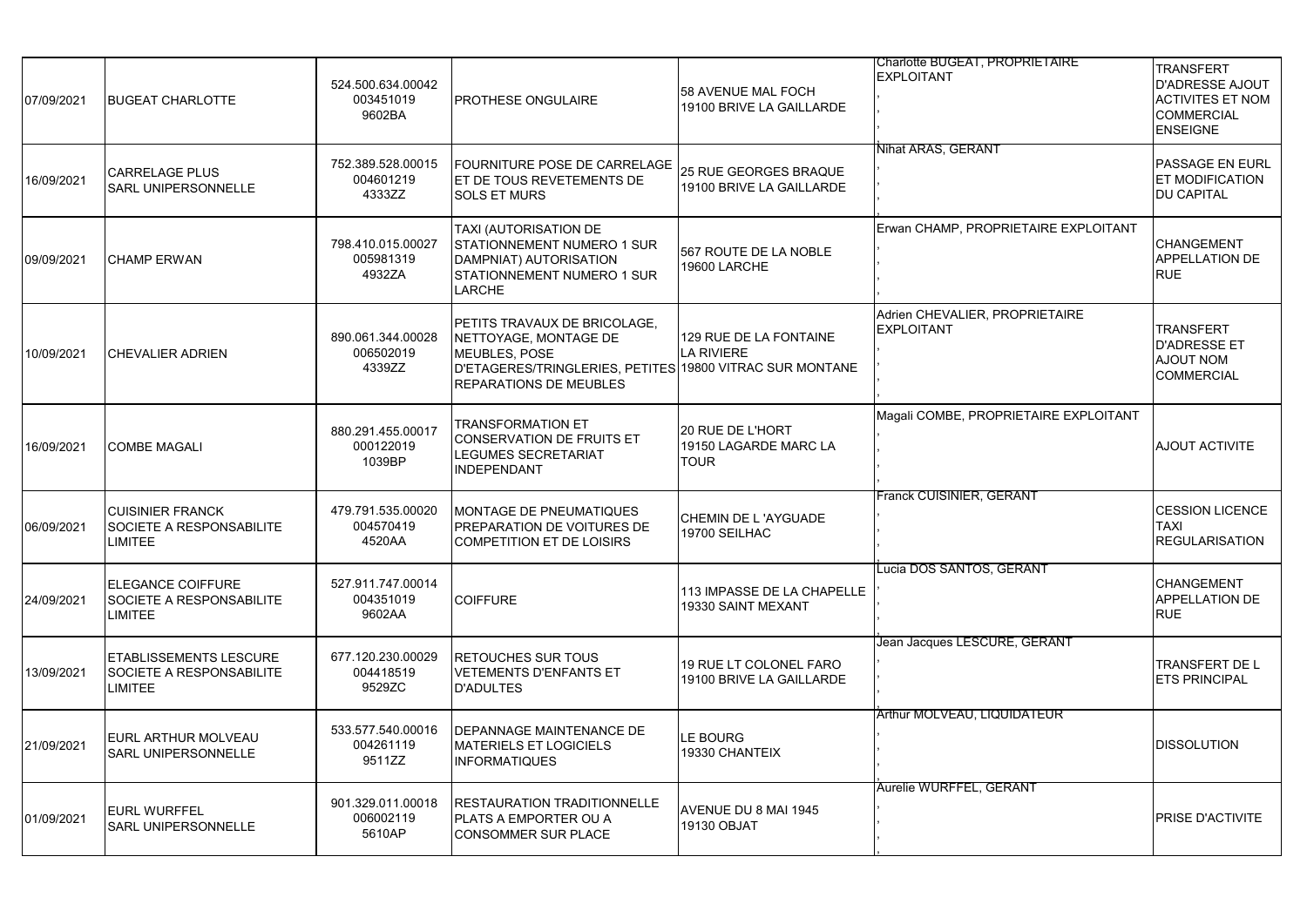| 03/09/2021 | <b>FARGES ROMAIN</b>                                | 894.087.733.00016<br>001272119<br>2892ZB | MAINTENANCE MATERIELS DE<br><b>TRAVAUX PUBLICS ET MATERIELS</b><br><b>AGRICOLES</b>                                                                                                                  | <b>11 VILLAGE DE CHASTAGNOL</b><br><b>BAS</b><br>19190 AUBAZINES                      | Romain FARGES, PROPRIETAIRE<br><b>EXPLOITANT</b>     | CHANGEMENT<br><b>APPELLATION DE</b><br><b>RUE</b>                 |
|------------|-----------------------------------------------------|------------------------------------------|------------------------------------------------------------------------------------------------------------------------------------------------------------------------------------------------------|---------------------------------------------------------------------------------------|------------------------------------------------------|-------------------------------------------------------------------|
| 02/09/2021 | <b>FCM FINANCES</b><br><b>SAS A ASSOCIE UNIQUE</b>  | 751.155.078.00015<br>000961819<br>4722ZB | <b>BOUCHERIE CHARCUTERIE PLATS</b><br><b>CUISINES PLATS A EMPORTER</b><br>SEDENTAIRE ET AMBULANT                                                                                                     | 25 AVENUE DU 11 NOVEMBRE<br><b>ARGENTAT</b><br>19400 ARGENTAT-SUR-<br><b>DORDOGNE</b> | Christophe HERBERT, PRESIDENT                        | TRANSFERT DU<br>SIEGE ET<br><b>CHANGEMENT</b><br><b>DIRIGEANT</b> |
| 09/09/2021 | <b>FRED MOTO</b><br><b>SARL UNIPERSONNELLE</b>      | 500.351.267.00025<br>004430719<br>4540ZP | <b>REPARATIONS MOTOS</b>                                                                                                                                                                             | <b>RUE LOUIS RODAS</b><br><b>PARC ENTREPRISE OUEST</b><br>19100 BRIVE LA GAILLARDE    | Jerome CHEZE, GERANT                                 | <b>CHANGEMENT DE</b><br><b>GERANT ACHAT DE</b><br><b>FONDS</b>    |
| 26/09/2021 | <b>GARRELOU</b><br><b>SARL UNIPERSONNELLE</b>       | 380.435.206.00020<br>000329119<br>4520AB | <b>GARAGE REPARATIONS DE TOUS</b><br><b>VEHICULES ET MATERIELS</b><br>AUTOMOBILES ET AGRICOLES NEUF 19220 SAINT JULIEN AUX BOIS<br>OU D'OCCASION                                                     | 38 B RUE DU PUY CHABRIER                                                              | Bernard GARRELOU, GERANT                             | PASSAGE EN EURL<br><b>MODIFICATION DES</b><br><b>ACTIVITES</b>    |
| 27/09/2021 | <b>GARRELOU</b><br><b>SAS A ASSOCIE UNIQUE</b>      | 380.435.206.00020<br>000329119<br>4520AB | <b>GARAGE REPARATIONS DE TOUS</b><br><b>VEHICULES ET MATERIELS</b><br>AUTOMOBILES ET AGRICOLES NEUF 19220 SAINT JULIEN AUX BOIS<br><b>OU D'OCCASION</b>                                              | 38 B RUE DU PUY CHABRIER                                                              | Bernard GARRELOU. PRESIDENT                          | PASSAGE EN SASU                                                   |
| 13/09/2021 | <b>IGAUTHIER AMELIE</b>                             | 535.069.694.00029<br>007172019<br>9602AB | <b>COIFFURE A DOMICILE</b><br>PRESTATIONS DE SERVICES<br><b>PROFESSIONNELS ET</b><br><b>PARTICULIERS</b>                                                                                             | 38 RUE DU TACOT<br>19160 LIGINIAC                                                     | Amelie GAUTHIER, PROPRIETAIRE<br><b>EXPLOITANT</b>   | <b>CHANGEMENT DES</b><br><b>ACTIVITES</b>                         |
| 23/09/2021 | <b>GRENIER RACHEL</b>                               | 789.182.037.00109<br>001782019<br>9602BA | POSE D'ONGLES EN GEL ET VERNIS<br>A ONGLES (SANS SOINS DE<br>MANUCURE) POSE EXTENSIONS DE 19130 OBJAT<br>CILS FAUX CILS                                                                              | 7 PLACE DU 11 NOVEMBRE                                                                | Rachel GRENIER, PROPRIETAIRE<br><b>EXPLOITANT</b>    | TRANSFERT DE<br>SIEGE ET AJOUT<br><b>ACTIVITES</b>                |
| 09/09/2021 | <b>IMBERT AMAURY</b><br><b>SAS A ASSOCIE UNIQUE</b> | 830.791.257.00025<br>003941719<br>3320AZ | CONCEPTION, FABRICATION,<br><b>MONTAGE D' OBJETS ET</b><br><b>STRUCTURES METALLIQUES,</b><br>NOTAMMENT POUR LE SHOW ET L'<br>'EVENEMENTIEL ENTRETIEN ET<br>MECANIQUE AUTO MOTO CAMION<br>CARROSSERIE | <b>BERCHAT</b><br>19360 MALEMORT                                                      | Amaury IMBERT, PRESIDENT                             | <b>AJOUT ACTIVITES</b>                                            |
| 23/09/2021 | <b>JORDAN STEPHANIE</b>                             | 519.006.969.00041<br>000471519<br>3213ZZ | <b>FABRICATIONS DE BIJOUX</b><br>FANTAISIES (SEDENTAIRE ET<br>AMBULANT)                                                                                                                              | 274 ROUTE DE ROUBEYS<br><b>LA GANE</b><br><b>19240 VARETZ</b>                         | Stephanie JORDAN, PROPRIE LAIRE<br><b>EXPLOITANT</b> | <b>TRANSFERT DE</b><br><b>SIEGE</b>                               |
| 09/09/2021 | <b>LETAPE</b><br><b>SAS A ASSOCIE UNIQUE</b>        | 894.838.549.00018<br>002502119<br>5610CQ | RESTAURATION SUR PLACE OU A<br>EMPORTER PIZZAS AU FEU DE BOIS LE BOURG<br>PREPARATION DE PLATS CUISINES                                                                                              | <b>2 ROUTE DE BEAULIEU</b><br>19490 SAINTE FORTUNADE                                  | Laetitia CHALANDRE, PRESIDENT                        | PRISE D'ACTIVITE                                                  |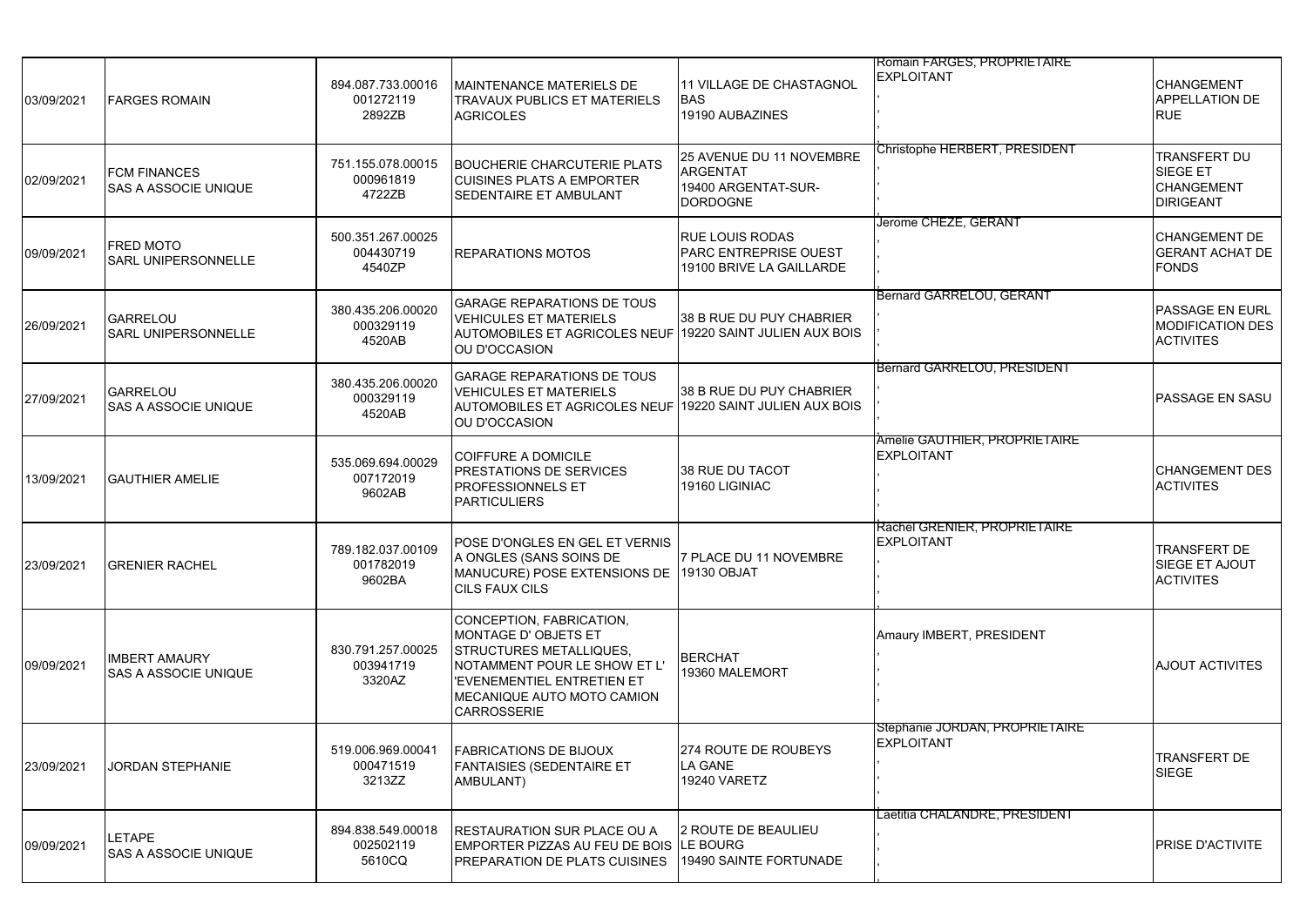| 13/09/2021 | LONGEFAY JUSTINE                                                      | 889.234.159.00016<br>005892019<br>9602AB | <b>COIFFURE A DOMICILE</b>                                                                                                                                        | 27 IMPASSE GUILLAUME<br><b>AYGUEPARSE</b><br>19100 BRIVE LA GAILLARDE                | <b>Justine LONGEFAY, PROPRIETAIRE</b><br><b>EXPLOITANT</b>                                            | AJOUT NOM D<br><b>USAGE</b>                                                            |
|------------|-----------------------------------------------------------------------|------------------------------------------|-------------------------------------------------------------------------------------------------------------------------------------------------------------------|--------------------------------------------------------------------------------------|-------------------------------------------------------------------------------------------------------|----------------------------------------------------------------------------------------|
| 20/09/2021 | <b>MAISON DARAGON</b><br><b>SARL UNIPERSONNELLE</b>                   | 899.240.311.00014<br>004222119<br>4399DC | MARBRERIE, VENTE FLEURS<br>NATURELLES, TRAVAUX DE<br>MACONNERIE FUNERAIRE                                                                                         | 7 T AVENUE DU PERIGORD<br>19230 ARNAC POMPADOUR                                      | Herve DARAGON, GERANT                                                                                 | PRISE ACTIVITE                                                                         |
| 13/09/2021 | <b>MARCOLINE</b><br><b>SOCIETE A RESPONSABILITE</b><br><b>LIMITEE</b> | 901.207.324.00012<br>007422119<br>1071CB | <b>BOULANGERIE PATISSERIE</b>                                                                                                                                     | 145 AVENUE 11 NOVEMBRE<br>1918<br>19360 COSNAC                                       | Marc SCINOCCA, GERANT<br>Gwendoline BADIN, GERANT                                                     | PRISE D ACTIVITE                                                                       |
| 24/09/2021 | <b>MARLENE CREATION</b><br><b>SAS A ASSOCIE UNIQUE</b>                | 901.807.362.00016<br>007252119<br>1629ZA | CREATION, FABRICATION,<br>TRANSFORMATION.<br>PERSONNALISATION D'OBJETS<br>DECORATIFS, INFORMATIFS,<br>SUPPORT DE COMMUNICATION,<br>CADEAUX, BIJOUX                | 33 ROUTE DE SEIGNE<br><b>19000 TULLE</b>                                             | Marlene ESTRADE, PRESIDENT                                                                            | <b>ACHAT DE FONDS</b>                                                                  |
| 08/09/2021 | <b>MENUISERIE LAFOND</b><br>SARL UNIPERSONNELLE                       | 502.400.575.00010<br>000750819<br>4332AA | MENUISERIE EBENISTERIE<br><b>FABRICATION ET POSE DE</b><br>MENUISERIE AGENCEMENTS DE<br><b>MAGASINS</b>                                                           | PONT DE L HOPITAL<br>19270 DONZENAC                                                  | Sabine GAUTHIER, GERANT                                                                               | PASSAGE EN EURL                                                                        |
| 20/09/2021 | <b>MERCIER CEDRIC</b>                                                 | 810.117.341.00026<br>004451819<br>4520AC | MECANIQUE AUTOMOBILE A<br><b>DOMICILE</b>                                                                                                                         | 4 CHAUFFOUR<br>19600 LARCHE                                                          | Cedric MERCIER, PROPRIETAIRE EXPLOITANT                                                               | <b>DEVIENT ETS</b><br><b>SECONDAIRE</b><br><b>MODIFICATION DES</b><br><b>ACTIVITES</b> |
| 21/09/2021 | <b>MERCIER CEDRIC</b>                                                 | 810.117.341.00034<br>004451819<br>4520AB | <b>MECANIQUE AUTOMOBILE</b>                                                                                                                                       | 900 RUE DE CRAMIER<br><b>ZA CRAMIER</b><br>19600 SAINT PANTALEON DE<br><b>LARCHE</b> | Cedric MERCIER, PROPRIETAIRE EXPLOITANT                                                               | TRANSFERT DU<br>SIEGE AJOUT<br><b>ACTIVITE</b>                                         |
| 06/09/2021 | <b>IMEYDIEU JEAN</b>                                                  | 897.442.448.00014<br>002522119<br>4391AZ | <b>CHARPENTE MENUISERIE</b><br>OSSATURE BOIS PRESTATION DE<br><b>SERVICES</b>                                                                                     | 4 BEAUNE<br>19200 SAINT-ANGEL                                                        | Jean MEYDIEU, PROPRIETAIRE EXPLOITANT                                                                 | PRECISION DES<br><b>ACTIVITES</b>                                                      |
| 06/09/2021 | NICAUD TERRASSEMENTS & FILS<br><b>SAS A ASSOCIE UNIQUE</b>            | 493.955.793.00010<br>000520719<br>4312BA | <b>TERRASSEMENT DEMOLITION</b><br>ASSAINISSEMENT DRAINAGE<br>DEFRICHEMENT TOUS<br>TRANSPORTS ET LOCATION AVEC<br>CHAUFFEUR LIES A L'ACTIVITE,<br><b>PLOMBERIE</b> | <b>LE LAUREL</b><br>19700 SAINT SALVADOUR                                            | Murielle EPECHE, PRESIDENT<br>Benjamin NICAUD, DIRECTEUR GENERAL<br>Raphael NICAUD, DIRECTEUR GENERAL | PASSAGE EN SASU<br><b>ET AJOUT</b><br><b>DIRIGEANTS</b>                                |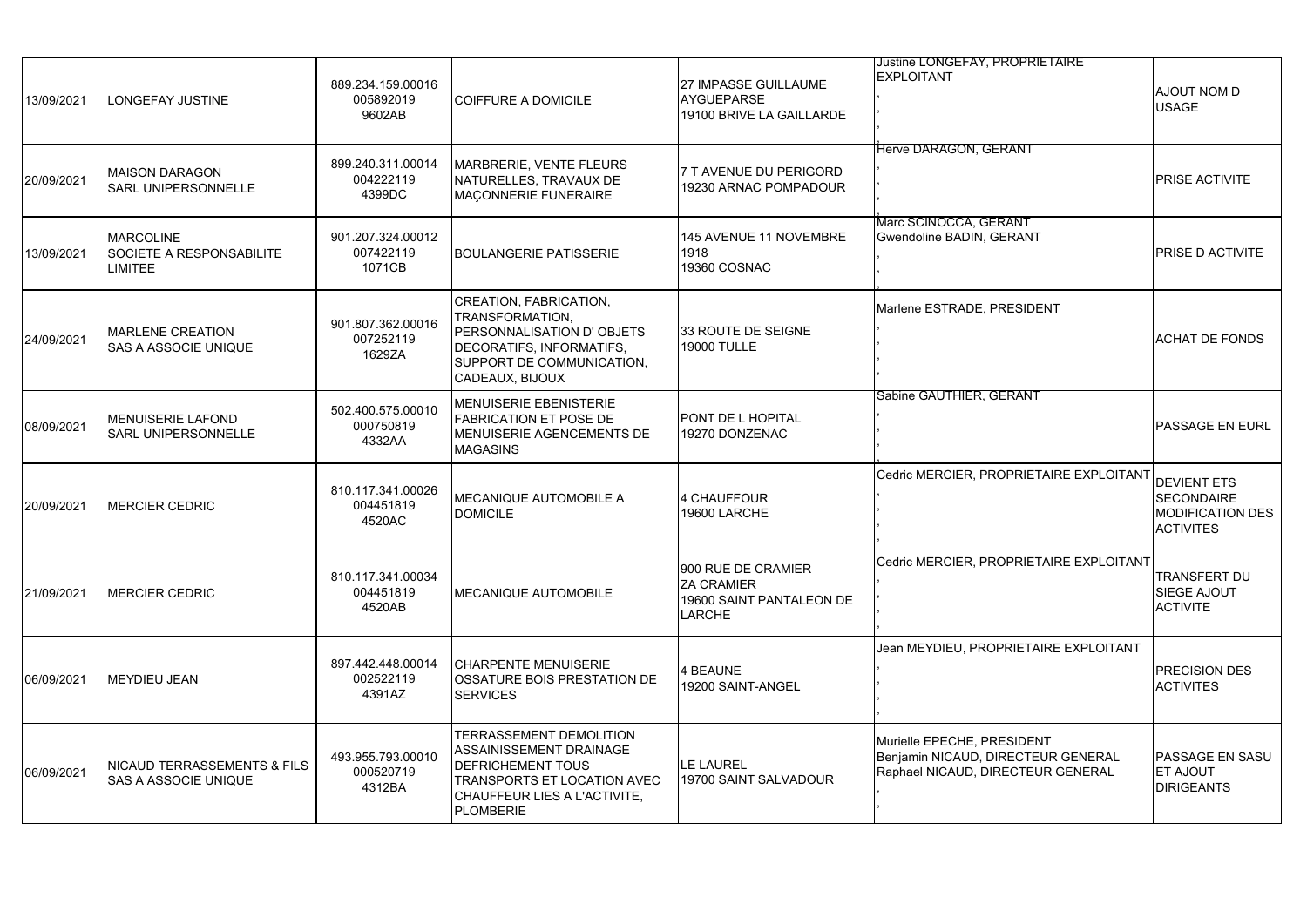| 13/09/2021 | <b>NOBECOURT ANAIS</b>                                                      | 879.704.203.00022<br>007761919<br>9602BB | <b>PROTHESISTE ONGULAIRE SANS</b><br>SOINS DES MAINS ET DES PIEDS.<br><b>POSE EXTENSIONS DE CILS AU</b><br>DOMICILE DES CLIENTS<br>(PARTICULIERS OU<br>PROFESSIONNELS)                                                 | 9 RUE DE BONNET<br>19150 LAGUENNE SUR<br><b>AVALOUZE</b>                | Anais NOBECOURT, PROPRIETAIRE<br><b>EXPLOITANT</b>                                                                        | AJOUT ACTIVITE ET<br><b>CHANGEMENT</b><br>ADRESSE                  |
|------------|-----------------------------------------------------------------------------|------------------------------------------|------------------------------------------------------------------------------------------------------------------------------------------------------------------------------------------------------------------------|-------------------------------------------------------------------------|---------------------------------------------------------------------------------------------------------------------------|--------------------------------------------------------------------|
| 08/09/2021 | <b>PORTAS STEPHANIE</b>                                                     | 877.860.007.00013<br>006241919<br>3212ZZ | <b>FABRICATION DE BIJOUX</b><br>FANTAISIES FABRICATION D'<br><b>IOBJETS DECORATIFS EN PAPIERS</b>                                                                                                                      | <b>RUE DES PRES HIVERT</b><br>LOTISSEMENT OLMA NUMERO<br>19240 ALLASSAC | Stephanie PORTAS, PROPRIETAIRE<br><b>EXPLOITANT</b>                                                                       | <b>AJOUT ACTIVITE</b>                                              |
| 06/09/2021 | <b>POURTANEL THOMAS</b>                                                     | 901.592.204.00019<br>006202119<br>5610CQ | FOODTRUCK, FABRICATION DE<br>PLATS A EMPORTER, FABRICATION<br><b>ET STERILISATION DE CONFITURE</b><br><b>ET CONSERVES</b>                                                                                              | 12 IMPASSE DES GLYCINES<br>19130 VARS SUR ROSEIX                        | Thomas POURTANEL, PROPRIETAIRE<br><b>EXPLOITANT</b><br>Tamara IVANOVA, CONJOINT<br><b>COLLABORATEUR</b>                   | <b>AJOUT CONJOINT</b><br>COLLABORATEUR                             |
| 20/09/2021 | <b>REBOURG DANIEL</b>                                                       | 314.849.472.00035<br>003157819<br>4520AC | <b>CARROSSERIE TOLERIE PEINTURE</b><br><b>AUTOS (POURSUITE D'ACTIVITE</b><br><b>SUITE AU DECES DE MR REBOURG</b><br>DANIEL PAR MR REBOURG<br>LAURENT NE LE 09/04/0975<br>EXPLOITANT POUR LE COMPTE DE<br>L'INDIVISION) | 99 AVENUE ANDRE EMERY<br>19100 BRIVE LA GAILLARDE                       | Daniel REBOURG, PROPRIETAIRE<br><b>EXPLOITANT</b><br>Laurent REBOURG, EXPLOITANT POUR LE<br><b>COMPTE DE L'INDIVISION</b> | <b>POURSUITE</b><br><b>D'EXPLOITATION</b><br><b>SUITE AU DECES</b> |
| 24/09/2021 | <b>REINARD NICOLAS</b>                                                      | 840.899.736.00010<br>003691819<br>8121ZZ | NETTOYAGE DE LOCAUX PETIT<br><b>BRICOLAGE DIT HOMME TOUTES</b><br>MAINS LAVAGE DE FACADES DE<br><b>TOITURES</b>                                                                                                        | 38 AVENUE DE LA LIBERTE<br>19360 MALEMORT                               | Nicolas REINARD, PROPRIETAIRE<br><b>EXPLOITANT</b>                                                                        | <b>AJOUT ACTIVITE</b>                                              |
| 23/09/2021 | <b>REVES DE NATURE</b><br><b>SOCIETE A RESPONSABILITE</b><br><b>LIMITEE</b> | 901.504.357.00012<br>007332119<br>4776ZP | <b>FLEURISTERIE FABRICATION D</b><br>'OBJETS DE DECORATION ET D<br>'ARTISANAT                                                                                                                                          | 7 AVENUE WINSTON<br><b>CHURCHILL</b><br><b>19000 TULLE</b>              | Camille DENIS, GERANT<br>Aurelie SALDO, GERANT                                                                            | <b>PRISE D ACTIVITE</b>                                            |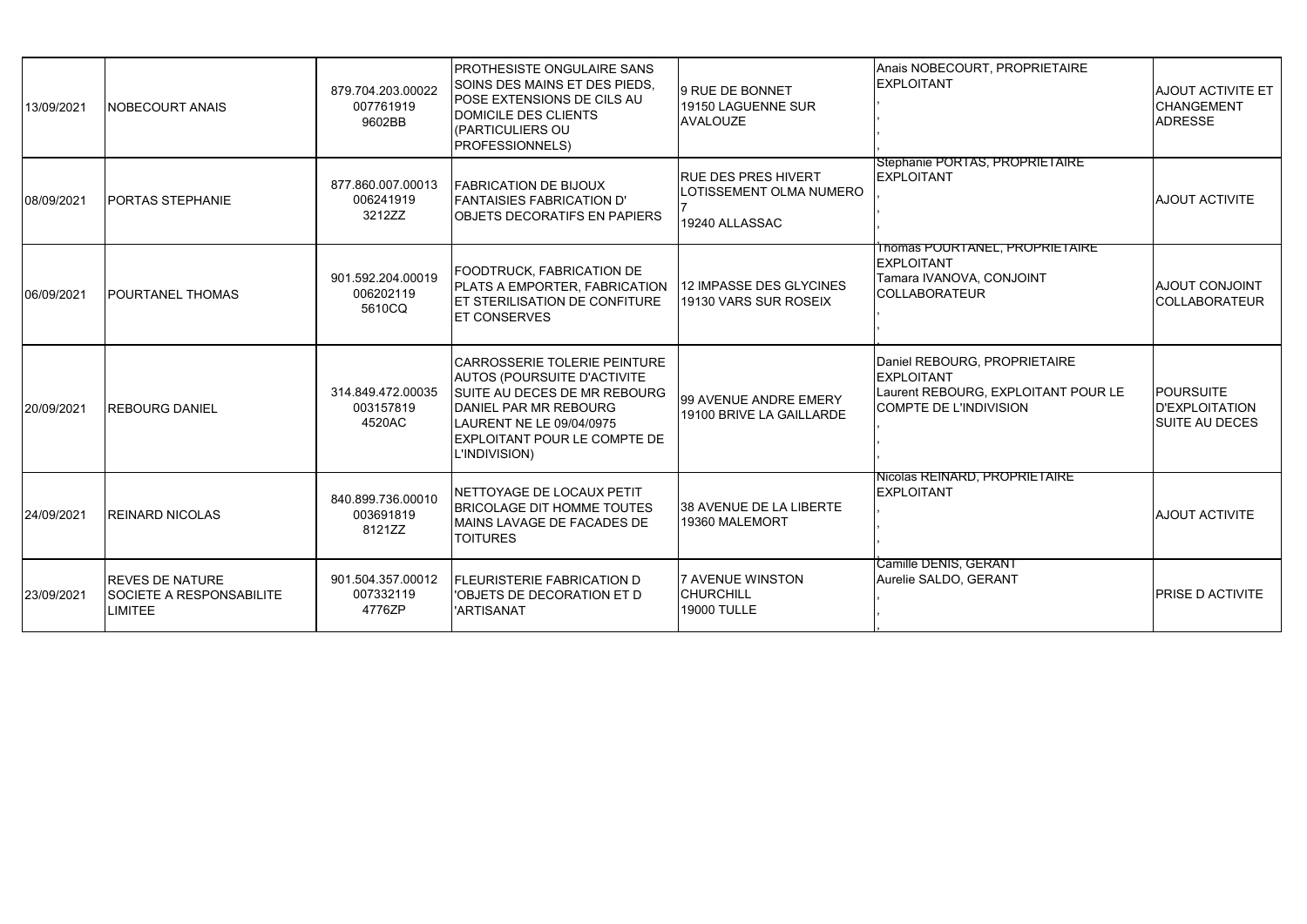| 15/09/2021 | <b>RIGAL KARINE</b>                                                 | 512.292.863.00036<br>004771219<br>4932ZA | TAXI SOUTIEN AUX ENTREPRISES<br><b>AUTORISATION DE STATIONNEMENT</b><br>NUMERO 6 SUR BORT LES ORGUES 1359 BOULEVARD DU LYS<br>ET EN LOCATION GERANCE<br>LICENCE DE TAXI NUMERO 1 SUR<br>USSEL                                                                                                                                                                                                                                                                                                                           | 19110 BORT LES ORGUES                                                  | Karine RIGAL, PROPRIETAIRE EXPLOITANT                                                              | <b>AJOUT ACTIVITE</b>                                                                  |
|------------|---------------------------------------------------------------------|------------------------------------------|-------------------------------------------------------------------------------------------------------------------------------------------------------------------------------------------------------------------------------------------------------------------------------------------------------------------------------------------------------------------------------------------------------------------------------------------------------------------------------------------------------------------------|------------------------------------------------------------------------|----------------------------------------------------------------------------------------------------|----------------------------------------------------------------------------------------|
| 23/09/2021 | <b>RISTERUCCI SEBASTIEN</b>                                         | 450.032.560.00044<br>006611519<br>4339ZZ | SERVICES A LA PERSONNE<br>PRESTATIONS DE PETIT BRICOLAGE 16 RUE DU SUQUAT<br>ASSISTANCE ADMINISTRATIVE A<br><b>DOMICILE</b>                                                                                                                                                                                                                                                                                                                                                                                             | 19520 MANSAC                                                           | Sebastien RISTERUCCI, PROPRIETAIRE<br><b>EXPLOITANT</b>                                            | <b>CHANGT ADRESSE</b><br><b>ET DOMICILE</b>                                            |
| 24/09/2021 | <b>SAS MONS</b><br>SOCIETE PAR ACTIONS<br><b>SIMPLIFIEE</b>         | 813.658.598.00012<br>005291519<br>1071CB | <b>BOULANGERIE PATISSERIE</b><br><b>RESTAURATION RAPIDE</b>                                                                                                                                                                                                                                                                                                                                                                                                                                                             | 4 AVENUE DE LA RIANTE BORIE<br>19360 MALEMORT                          | Laurent MONS. PRESIDENT<br>Celine MONS, DIRECTEUR GENERAL                                          | <b>NOMINATION</b><br><b>DIRECTEUR</b><br><b>GENERAL</b>                                |
| 24/09/2021 | <b>SASU ISOLET</b><br><b>SAS A ASSOCIE UNIQUE</b>                   | 750.862.427.00028<br>002231219<br>1071CB | <b>FABRICATION ET VENTE DE</b><br><b>BOULANGERIE PATISSERIE</b><br><b>CHOCOLATERIE GLACES ET</b><br><b>TRAITEUR</b>                                                                                                                                                                                                                                                                                                                                                                                                     | LE BOURG BAS<br>19330 CHAMEYRAT                                        | Jean Marc ISOLET. PRESIDENT                                                                        | <b>MISE EN SOMMEIL</b><br><b>MISE A JOUR</b><br><b>DOMICILE DU</b><br><b>DIRIGEANT</b> |
| 13/09/2021 | SCAM <sub>19</sub><br>SA COOPERATIVE ARTISANALE A<br><b>CONSEIL</b> | 330.413.808.00040<br>003258419<br>4399CZ | <b>FACILITER A SES ASSOCIES CHEFS</b><br>D'ENTREPRISES L'EXERCICE DE<br>LEUR ACTIVITE PROFESSIONNELLE<br>DANS LE DOMAINE DE LA<br>MACONNERIE TRAVAUX PUBLICS<br>IPLATRIER PLAQUISTE PEINTURE EN<br><b>VUE DE LA REPARTITION ENTRE</b><br>ASSOCIES DE TTES MARCHANDISES BALZAC<br><b>MATIERES PREMIERES MACHINES</b><br><b>OBJETS PRISE DE COMMANDES ET</b><br>DE MARCHES DE FOURNITURES<br>AUPRES DES CLIENTS LA VENTE DE<br><b>PRODUITS FABRIQUES PAR SES</b><br>ASSOCIES OU SERVICES<br><b>INFORMATION FORMATIONS</b> | 62 AVENUE HONORE DE<br>19360 MALEMORT                                  | Bernard FOUSSAT, PRESIDENT DU CA ET<br><b>DIRECTEUR GENERAL</b><br>Jean Noel BLANC, VICE PRESIDENT | <b>CHANGEMENT</b><br><b>ADMINISTRATEUR</b>                                             |
| 02/09/2021 | <b>SOL FROMENT</b><br><b>SAS A ASSOCIE UNIQUE</b>                   | 797.569.720.00023<br>005181319<br>4333ZZ | <b>REALISATION DE TRAVAUX DU</b><br>BATIMENT, L'ELABORATION, LA<br><b>FABRICATION DE REVETEMENTS A</b><br><b>BASE DE CAOUTCHOUC</b>                                                                                                                                                                                                                                                                                                                                                                                     | 39 BOULEVARD DE LA GANOUE<br>ZONE ARTISANALE LA GANOUE<br>19250 MEYMAC | Pierre BERGER, PRESIDENT                                                                           | <b>CHANGEMENT</b><br><b>DIRIGEANT</b>                                                  |
| 24/09/2021 | <b>ISTEHELYN JOHAN</b>                                              | 878.343.961.00016<br>006701919<br>4339ZZ | PETITS TRAVAUX DE BRICOLAGE.<br><b>ENTRETIEN DE LA MAISON ET</b><br>TRAVAUX MENAGERS, DANS LE<br>CADRE DES SERVICES A LA<br><b>PERSONNE</b>                                                                                                                                                                                                                                                                                                                                                                             | <b>L'HOSPITAL</b><br>19400 ARGENTAT SUR<br><b>DORDOGNE</b>             | Johan STEHELYN, PROPRIETAIRE<br><b>EXPLOITANT</b>                                                  | MISE A JOUR DES<br><b>ACTIVITES</b>                                                    |